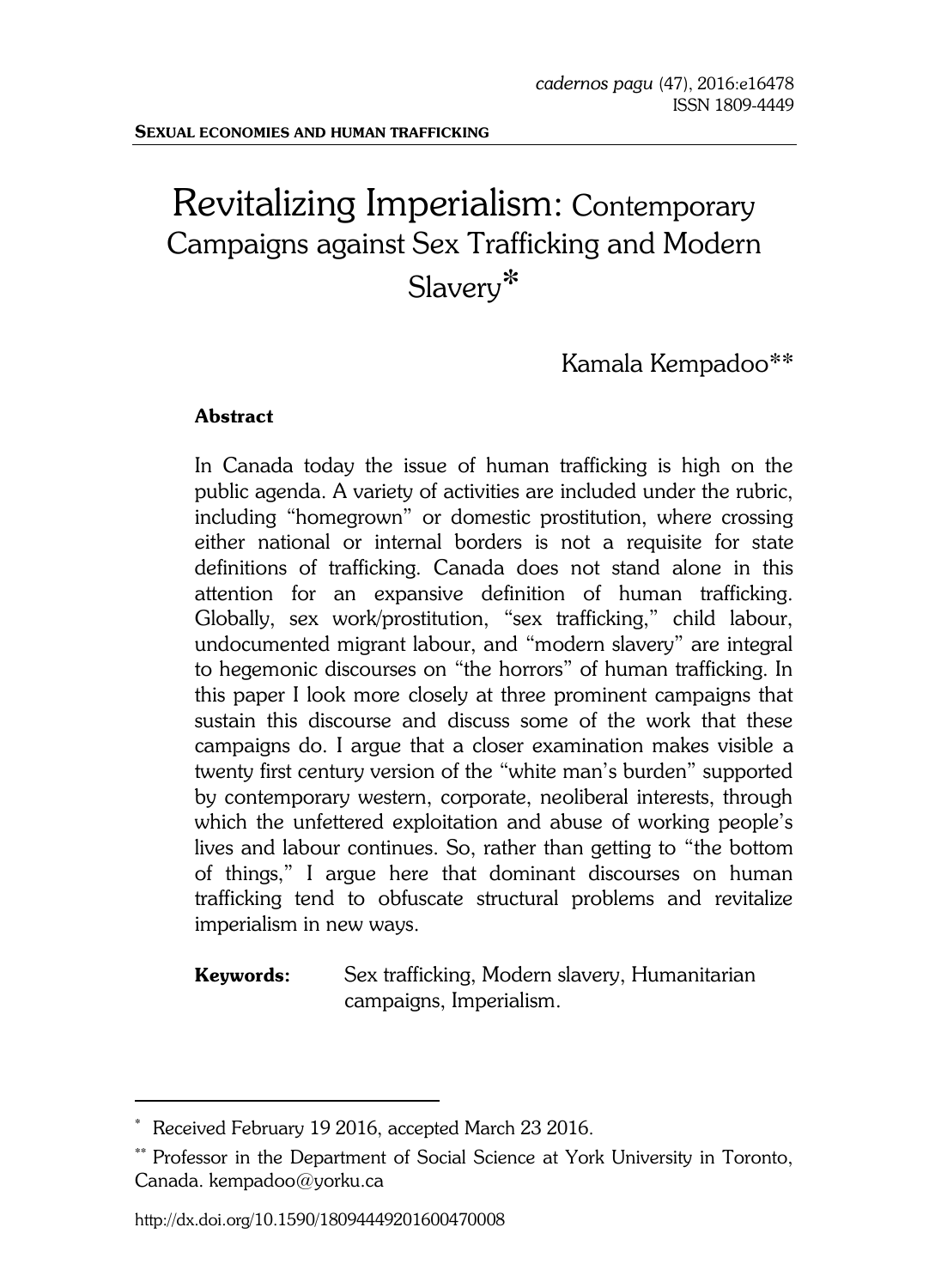## **Introduction**

In the 1990s, debates about human trafficking took place primarily amongst feminists. On the one hand Asian and Western European activists and scholars connected to the Stichting Tegen Vrouwenhandel (STV) in Netherlands and the Global Alliance in Trafficking Against Women (GAATW) interrogated the presence of women in prostitution in South-east Asia and migrant women in Western European sex industries, arguing for an understanding of the women's activities as gendered labour and migrant work. They advanced that "the trafficking of women" was a case of migration involving sexual labour in the context of unequal relations between the Global North and South. On the other hand, some American, British and Australian feminists conceived of the problem of women in the global sex trade as "female sexual slavery". Out of this work emerged the US-based, Coalition Against Trafficking in Women (CATW), that teamed up with women's rights organizations such as Gabriela in the Philippines that were organizing around sexual exploitation at US military bases and in tourist industries in South-east Asia. Since then, many others have joined the debate. Indeed, "human trafficking" has almost become a household word, although its meaning is very confused, and it is often used interchangeably with "forced labor" and "slavery" (Chuang, 2013). Today, three main campaigns dominate the current debate, each with its own set of actors, agendas and assumptions about how to eradicate human trafficking, and in the following I first briefly describe the campaigns and then discuss a number of implications for global anti-trafficking discourse.

# **The dominant anti-trafficking campaigns**

Inspired by anti-white slavery feminism of the  $19<sup>th</sup>$  century, scholars and activists such as Kathleen Barry, Sheila Jeffries, Melissa Farley, Donna Hughes, Dorchen Leidholdt, and the Coalition Against Traffic in Women (CATW) established a campaign that is commonly identified as "abolitionist feminism" -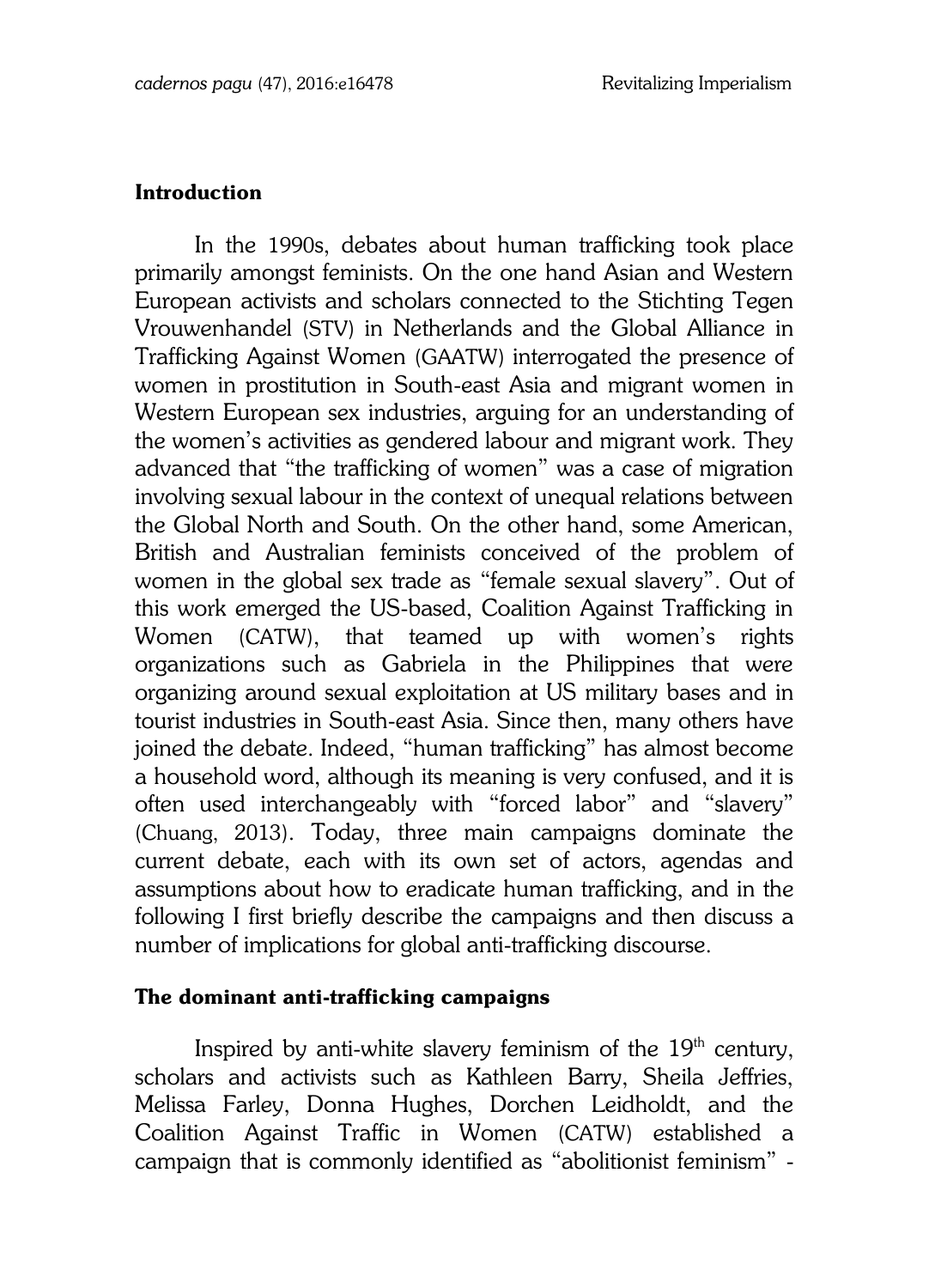sometimes referred to as anti-prostitution feminism or prohibitionist feminism - that aims at the eradication of what is believed to be a quintessential expression of patriarchy prostitution. The contemporary movement is directly lodged in the 1960s radical feminist movement, but remarkably, while many earlier "RadFem" ideas about the oppression of women have been contested and been redefined or re-thought, an unreconstructed, unexamined definition of prostitution persists in this feminist approach. Prostitution is unconditionally, and without exception, defined as violence against women and an abuse of human rights, "regardless of whether it is forced or voluntary" (Sutherland, 2004:141). Abolitionist feminism is noted for having introduced the notion of "sex trafficking," for colluding with "strange bedfellows" such as the Christian right, for supporting rescue missions of women and children in the sex trade, as well as advocating carceral politics that include the criminalization of the demand for sex work (see for example, Hynes and Raymond, 2002; Agustin, 2007; Bernstein, 2010).

A second and increasingly hegemonic international movement is the modern-day or anti-slavery campaign, also referred to here as modern slavery abolitionism, which is inspired by the  $19<sup>th</sup>$  century anti-black slavery movement and today is heavily influenced by the work of the American, Kevin Bales. Bales is known for founding and helping establish various anti-slavery organizations worldwide, and to have first estimated the number of modern day slaves in 1999. He is joined by others such as Siddarth Kara, Director of the Program on Human Trafficking and Modern Slavery at the Harvard Kennedy School of Government , Benjamin Perrin, a university law professor in Canada, and former lead policy advisor to the Canadian Prime Minister's Office; and Andrew Forrest, philanthropist and chairman of the Fortescue Metals Group and co-founder of the "Walk Free Foundation" and the "Global Slavery Index". <sup>1</sup> Prominent in this campaign are also journalists such as Nicolas Kristof of the New York Times, who

 $\overline{a}$ 

<sup>&</sup>lt;sup>1</sup> <http://www.globalslaveryindex.org/> and <http://www.globalfreedomnetwork.org/>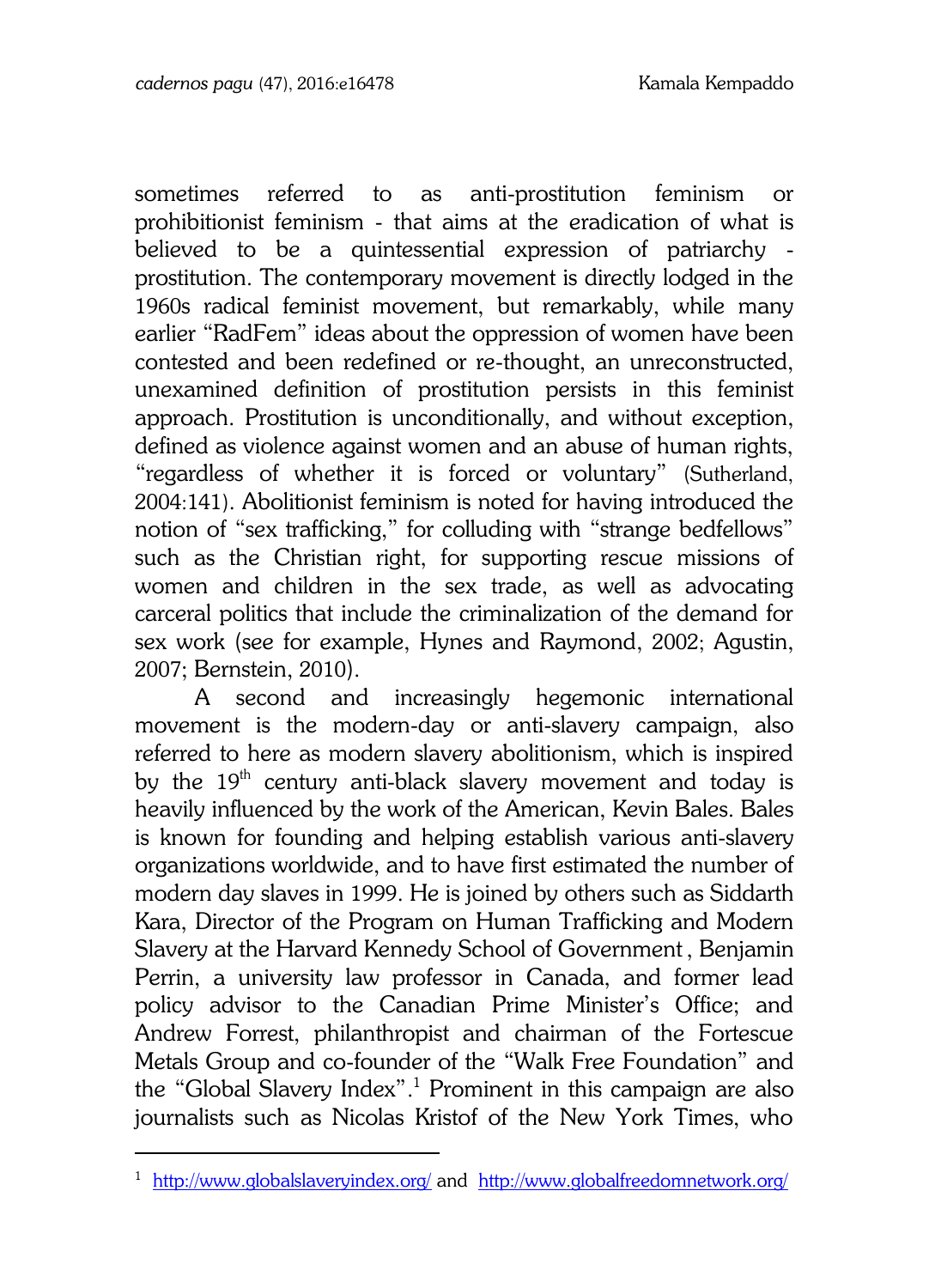frequently reports on the plight of "sex slaves" and his wife, Sheryl WuDunn, with whom he created the campaign, "Half the Sky".<sup>2</sup>

According to such academics, journalists, and business people human trafficking is not the same as chattel slavery as it is not premised on the ownership for life of one person by another. Rather, they argue, it is about the force or violence exerted by an individual or company towards another, through which the "victim" loses control over her or his life. They do note, however, that the majority of the cases do not fit neatly into this ideal category of "the slave," as they are more properly situations of debt-bondage, where a person is indebted to another and works for that person to pay off the loan (Bales, 1999). Human trafficking, in this campaign, is then far more comparable to Asian indenture prevalent in the post-slavery era in the nineteenth and early twentieth centuries (see Bahadur, 2014; Roopnarine, 2007) than to the slavery that Africans expereinced. Moreover, the dividing line between "slavery" and "freedom" is unclear – indeed it is difficult to establish that line in the twenty first-century given that many people experience force and coercion in legal work situations, and where the difference between forced labour and poor working conditions is hard for to determine (O'Connell Davidson, 2006). Slavery in this campaign also does not exclusively focus on the sex trade even while much attention is given for women and girls in what is identified as forced prostitution. It is generally understood to cover the four practices included in the 1956 UN Supplementary Convention on the Abolition of Slavery, the Slave Trade, and Institutions and Practices Similar to Slavery – debt-bondage, serfdom, servile (arranged) marriage, and child servitude – but it is also related to definitions in the UN Protocol on Trafficking that emphasizes the forced sexual exploitation of women and girls, and to ideas of forced and compulsory labour as contained in the ILO Forced Labour Convention. Nevertheless, modern slavery abolitionists maintain their own definitions.

 $\overline{a}$ 

<sup>2</sup> <http://www.halftheskymovement.org/pages/movement>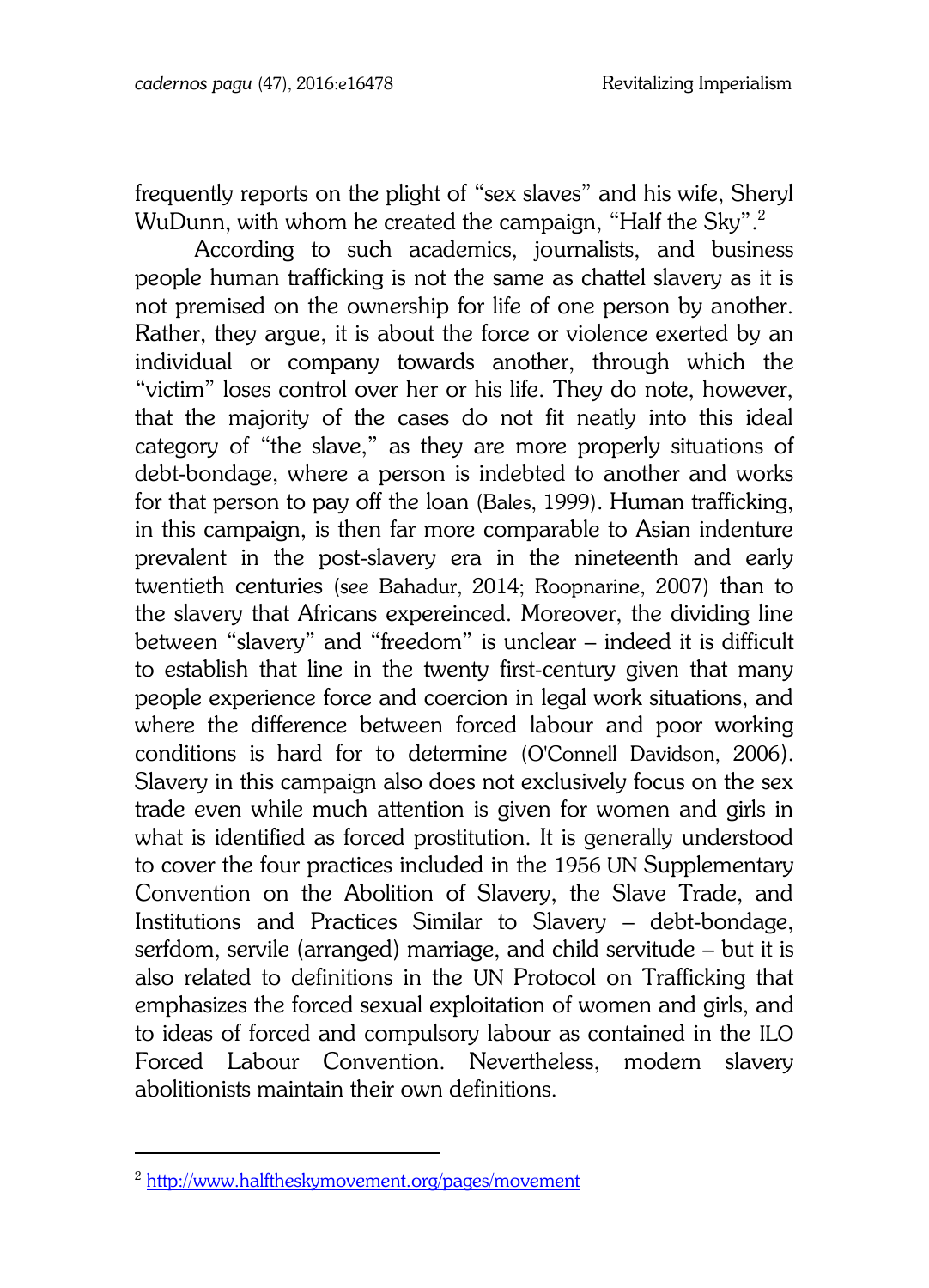The third and growing trend can be identified as "celebrity humanitarianism," referring to the global charity and philanthropic efforts of entertainment stars, billionaires, and "spectacular" NGOs (Kapoor, 2010). Included here are a number of Hollywood stars who in the past decade have adopted human trafficking and modern-day slavery as social issues to speak out against, some of whom have created NGOs against child trafficking and slavery, others who made or starred in documentaries or feature films about sex trafficking, and some who work as UN ambassadors on the subject. The main thrust behind such celebrity campaigns and attention is the rescue of women, particularly young women and underage girls from what they deem to be "modern-day slavery" and "sex trafficking," picking up from the terms introduced by the two groups of aforementioned abolitionists. The activities vary from the DNA "Real Men don't buy girls" campaign with videos that make fun of things that "real men" don't do (such as driving while blindfolded, making a grilled cheese sandwich with an iron, shaving with a chainsaw, etc.), to the Emma Thompson mockumentary that depicts the physical and psychological harm that young women face in very graphic detail, and which is seen to typify the trafficking/sex slavery episode (the film follows a naive teenage girl in an unknown eastern European country, who is deceived by her girlfriend, bought by a group of men speaking in a Slavic language, brutally raped, urinated upon, locked in a brothel, whereupon she slits her wrists and dies in a pool of blood). Celebrity humanitarianism is broadcast widely in the media – the celebrities' hearts are seen to be in the right place, their pockets deep, and their star status quickly brings attention to a problem that is believed to one of the most heinous. However, as Dina Haynes concludes from an extensive review of celebrities' involvement in anti-trafficking campaigns, that rather than significantly advancing the eradication of human trafficking,

most celebrity activists reduce the complexity of both the problem and its potential solutions to sound bites, leading the public to believe that "doing something" — anything at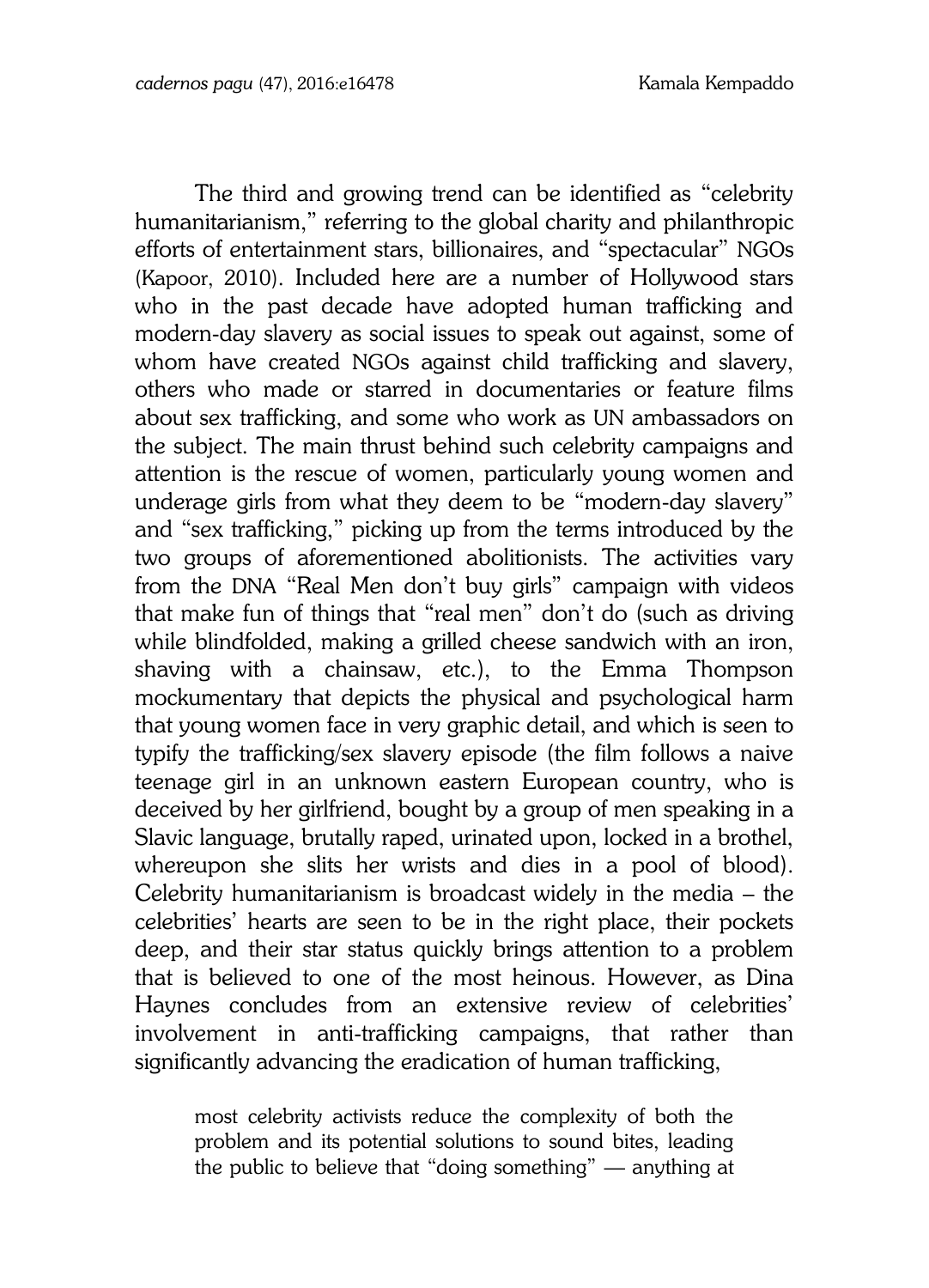all — is better than doing nothing, when the opposite may well be true (Haynes, 2014:40).

Far more can be said about the definitions, goals, visions and impacts of these three campaigns. For example, it has been amply documented elsewhere that they result in stronger antiprostitution ideologies, infantilizing rescue missions to save women and girls deemed "innocent victims," greater police surveillance of the sex trade, new policies and programs to catch traffickers, new legislation to catch "pimps" and clients of prostitutes, more border controls to prevent "aliens" from entering wealthy areas of the world, a greater number of detentions and deportations of socalled illegal migrants, and a generalized panic about the idea of human trafficking that is causing anxiety especially amongst young women seeking to travel abroad or migrate (see, for example, Anderson; Sharma; Wright, 2009; Bernstein, 2010; GAATW, 2007; Kempadoo; Sanghera; Pattanaik, 2005). Such "collateral damage" of the anti-trafficking industry, while harmful to sex worker, labor migrants and refugees is, however, not the focus of the rest of this article. Rather, in the following I hone in on the way in which the campaigns promote a racialized neoliberal discourse that authorizes twenty first century global corporate capitalism.

#### **Race and anti-trafficking campaigns**

The racialized character of the campaigns and interventions is a subject often avoided, yet once a critical race lens is deployed, certain patterns become apparent. So, for example, each campaign can be seen to be inspired, founded and directed primarily from within "developed" racialized centers of the world, by predominantly white women and men, with the Global South and East/the "developing" world, serving as the "dumping ground" for a range of Western fantasies. Indian brothels, Bangladeshi factories, Nigerian slums, Polish truck-stops, or Thai massage parlors, in this way, become sites for anti-slavers, abolitionist feminists, and celebrities to raid and to capture, rescue,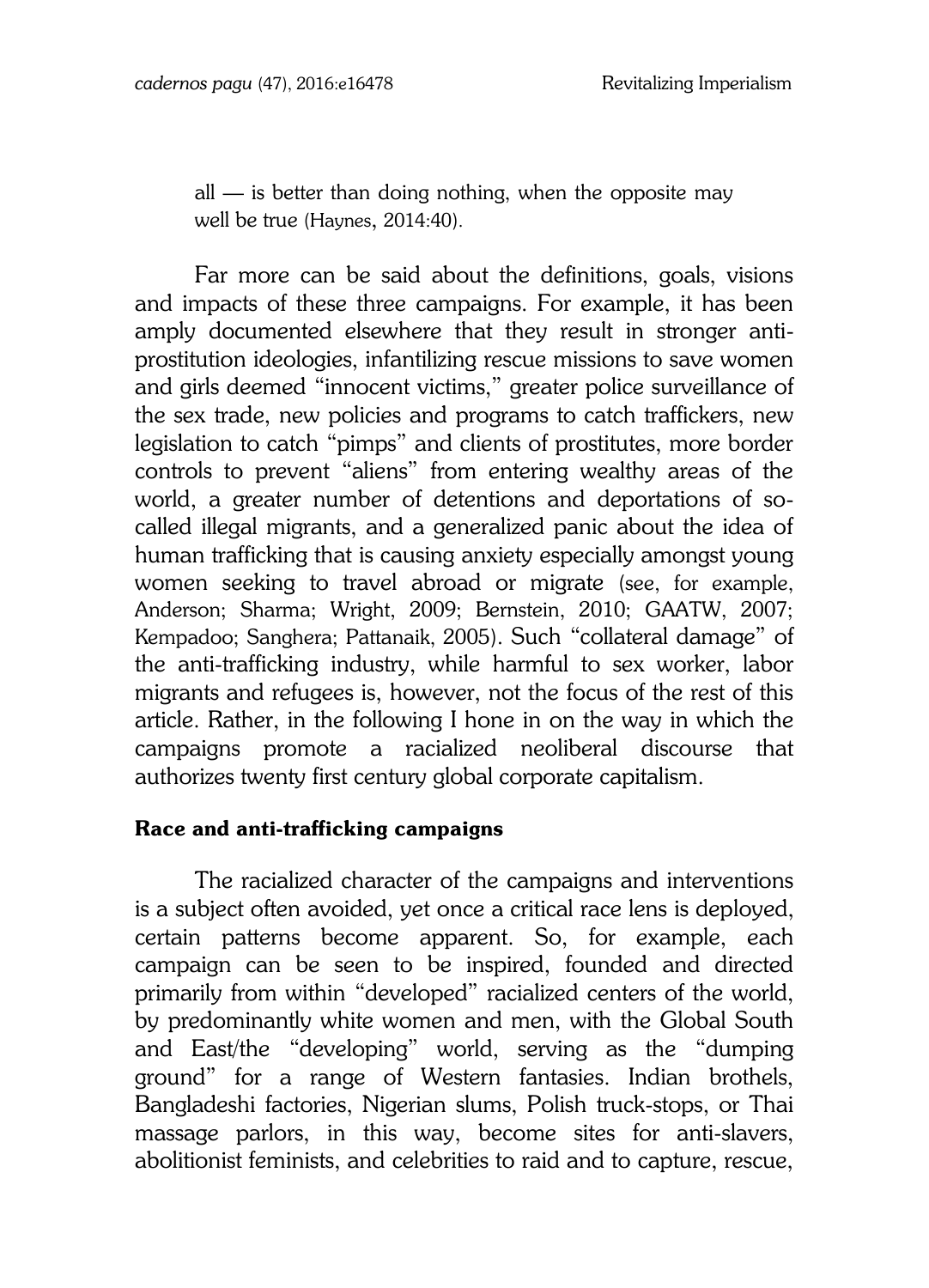and return home suffering bodies (and such raids may be accompanied by a photo shoot with brown or black children, or tweets during a raid) (Kapoor, 2013; Agustin, 2012; Ahmed, 2014). The rescue fantasy is a means through which the endeavors are legitimized as altruistic and humanitarian, obscuring the reliance on and reproduction of, the racial knowledge of the Other in the historical tropes of, on the one hand – the hopeless victim, impoverished and incapable of attending to their own needs – and on the other the benevolent civilizing white subject who must bear the burden of intervening in poor areas of the world. The rescue mission then becomes a vehicle of transformation of the self – through contact with the Other – providing the "rescuer" with a sense of satisfaction, and a form of pleasure or even enjoyment due to the psychic investment that is made in the process (Ahmed, 2000; hooks, 1992; Kapoor, 2013). While Laura Agustin has written extensively on the praxis of the rescue industry with regard to the sex trade, calling it "the soft side of imperialism" where people such as Kristof "embrace the spectacle of themselves rushing in to save miserable victims, whether from famine, flood or the wrong kind of sex" (Agustin, 2012), Barbara Heron's analysis of race and gender in the Western "helping imperative" is equally pertinent. From her own training and experience as a Canadian development worker in Africa and through interviews with others in a similar position, she identifies a consciousness about the world that carries a colonial continuity of a sense of Western/Northern entitlement and obligation, which, she argues, constitute two dimensions of the white bourgeois subject today (Heron, 2007). This consciousness, she points out, enables white Canadian middle class women to feel they can intervene globally "to do Something" over there, positioning Others as amenable to the western interventions, yet without questioning their role as global do-gooders (Heron, 2007:54). Indeed, doing something "for the other's own good" in Africa or elsewhere in the South, bolsters the women's own subjectivity, identity and self-esteem to the extent that the "desire" to be engaged in development, "while a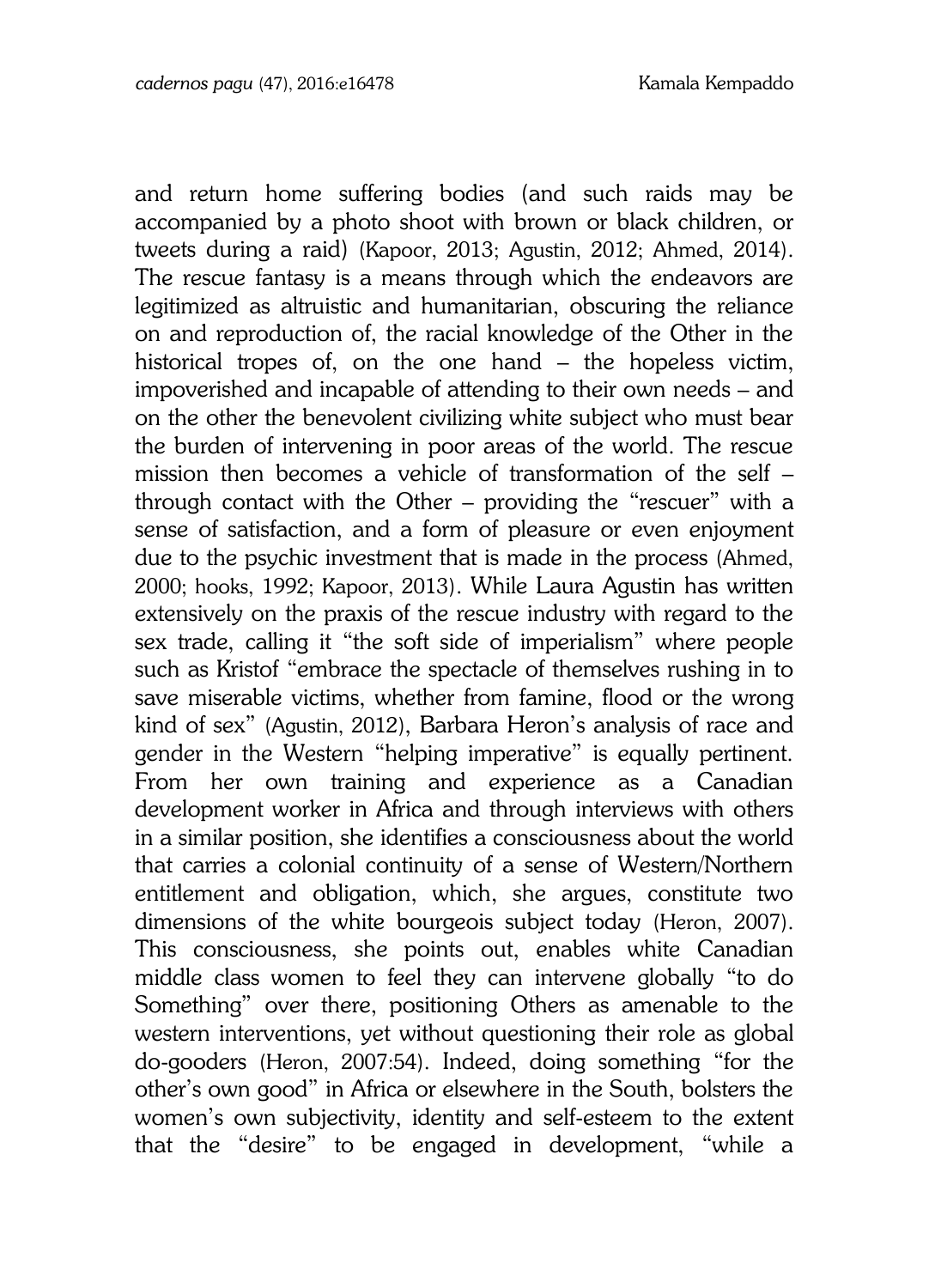$\overline{a}$ 

manifestation of the helping imperative" ultimately appears as "a profound desire for self" (Heron, 2007:156).

This "updated version of the white man's burden" as one web journalist names it in relation to the "self-styled modern-day abolitionist" Mira Sorvino, is that campaigners "tend to regard themselves as noble saviors on a mission to rescue millions of (mostly brown) people" (Rothschild, 2011). <sup>3</sup> Scholars such as Kapoor, and Agustin concur, arguing that it underpins contemporary western humanitarian interventions, while Parreñas et al (2012) note that it also becomes evident around the issue of human trafficking and slavery. Abolitionist feminism, with its roots in the nineteenth century White Slavery discourse spawned maternal feminist charitable rescue work of middle-class women, that appeared in urban centers in Europe and the colonies, through which mothers were exhorted to protect "daughters," and respectable women were called upon to rescue "fallen women" (Doezema, 1999; Walkowitz, 1980). It contained a rescue and redemption narrative in which a class of European and American women was positioned as the moral and spiritual custodian of poor and working class women and girls. Today, the campaign typified by the CATW, locates its moral obligation and civic responsibility in great part in the rescue of "prostituted" women and children (victims) from the clutches of male privilege, power, and lust ("sex trafficking"), and celebrates its success in extending its international reach (especially in Asia), reproducing the colonial maternalist position in relation to the non-western world while reconfirming white western feminine subjectivity as benevolent. Contemporary antislavery advocates share a similar dimension of the modern "white man's burden" in that they see themselves as leading a moral crusade against an "unconscionable evil" that proudly claims to be following in the footsteps of the British and

<sup>&</sup>lt;sup>3</sup> The "white man's burden" refers historically to the poem written by Rudyard Kipling about the moral responsibility of the US to uplift and civilize people of the Philippines, which has been taken as illustrate the racialized character of Western imperialism more generally (see Parreñas; Hwang; Lee, 2012).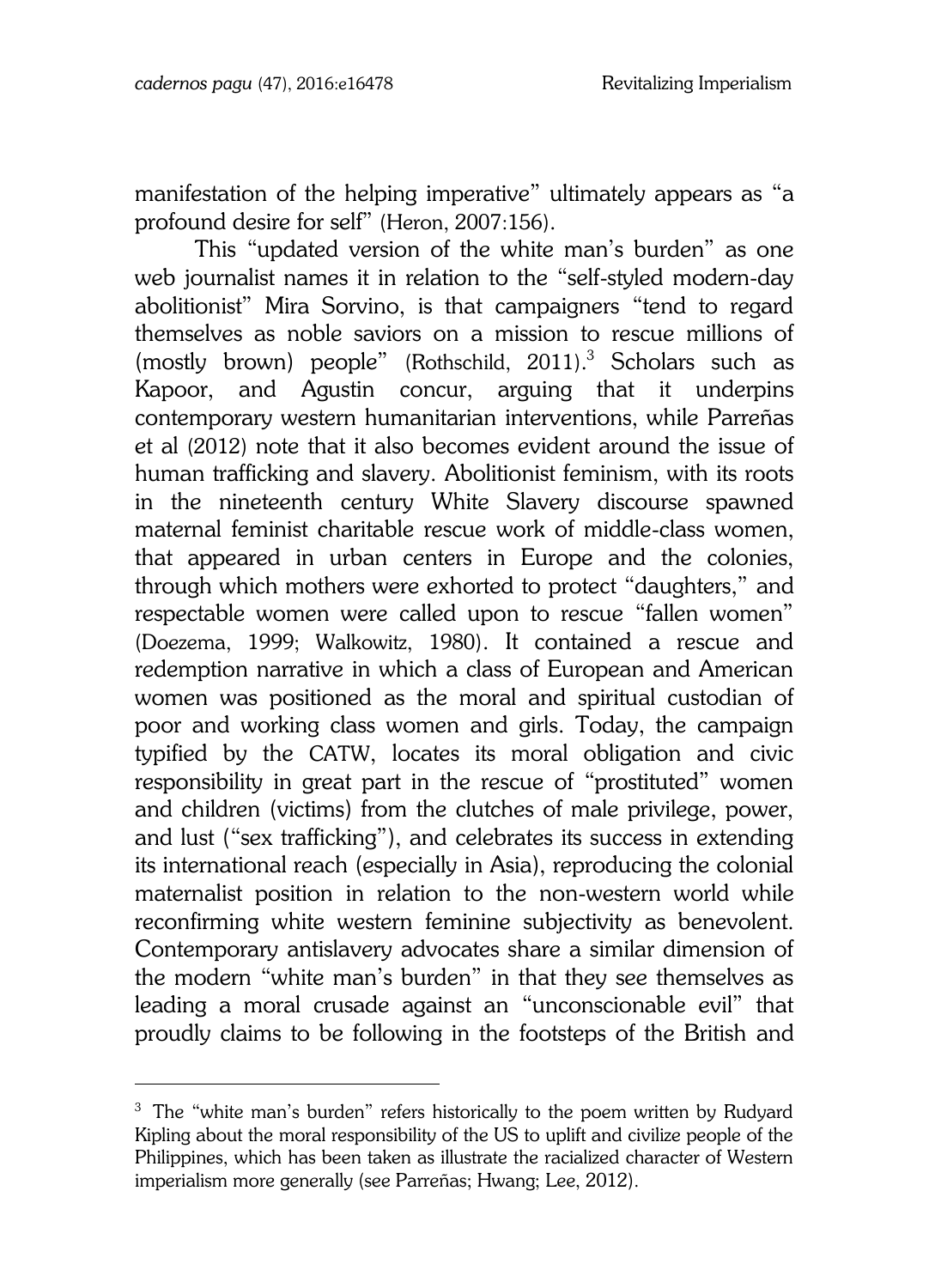American nineteenth century evangelical-inspired movements to abolish the enslavement and trade of Africans. In a very detailed examination of the history, Quirk and Richardson reveal how much the earlier antislavery movement was steeped in white supremacy, noting that "Europe's commitment to anti-slavery included self-congratulatory efforts to differentiate between "civilized" and "uncivilized" peoples, and, as such, helped to legitimate imperial expansion between 1850 and 1914" with antislavery becoming a "hallmark of European civilization" (2009:78). Similarities with present-day campaigns are remarkable. For example, in the twentyfirst century white middle-class or elite men – American, British, Australian – dominate the anti-slavery campaigns. They are the founders of the majority of the international abolitionist organizations today, populate the executive boards and directorships, and possess the resources and cultural capital to produce books, news items and films on the subject. Non-whites and non-westerners are, in the campaigns, most commonly positioned as in need of rescue or education, as the modern "slaveholders," especially in Asia and Africa, and as "survivor leaders" and tokens. Or as with Siddarth Kara, they may be identified as integral to white supremacy, as "part of a larger colonial tradition that (mis)places the blame for third-world woes on culture" with "bad culture" defined as the source of the problem of sex trafficking (Parreñas et al., 2012:1023).

Accolades abound for the rescue work, including a Pulitzer nomination and prize, an honorary doctorate, various awards for human rights and peace work, appointments as UN ambassadors, and Emmy awards for documentaries, often launching individual campaigners to celebrity status. A sense of obligation and entitlement to intervene around the world is unquestioned – the campaigners feel free to roam the earth, convinced of their own righteousness in saving poor people. Moreover, the history of the early abolitionist movements as having been steeped in white guilt, fear of black violence, distrust of black men, colonialism, paternalism, as well as conservative Christian values, is barely addressed by the modern campaigners. How this legacy and the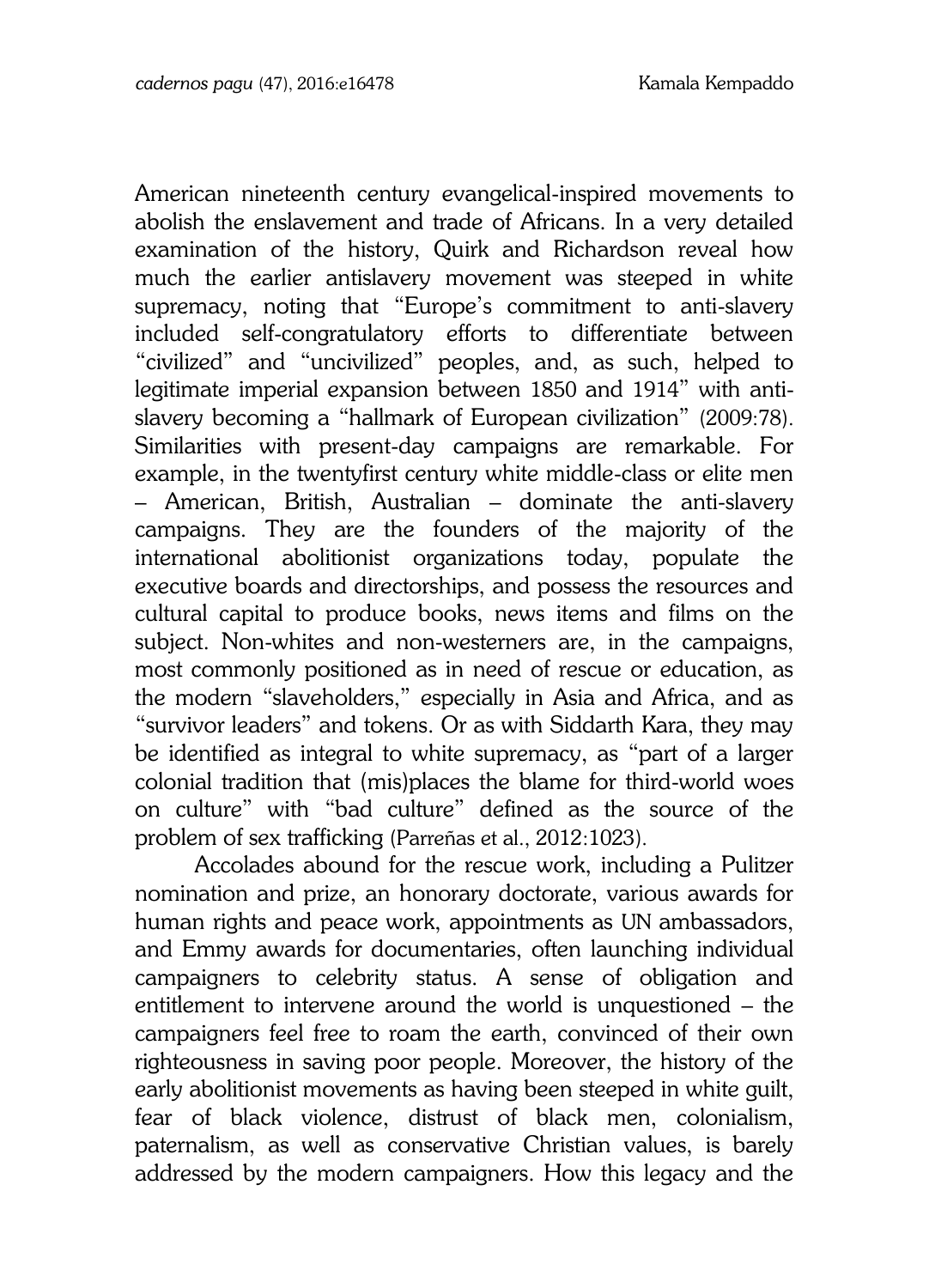history of an uncomfortable politic that sometimes emerged between whites and blacks in the earlier abolitionist movement around questions of social equality is dealt with, is not clear. Instead, racism is banished to the past, even while the argument is made that there is no sharp divide, indeed many continuities, between old and new practices of slavery. Indeed, it may even be argued that Europe's civilizing colonial approach was beneficial, in that "the imposition of European rule on Africa increasingly placed anti-slavery on local political agendas" (Quirk; Richardson, 2009:90). The contemporary problem of slavery is thus transferred to "developing" nations, absolving the West from complicity in sustaining contemporary conditions of exploitation, force and violence in labor markets. As noted recently about the Global Slavery Index:

[it] ignores global interdependence to frame modern slavery as an issue rooted in the Global South. It exculpates the Global North of its continuing role in extreme exploitation and perpetuates a politics of rescue (McGrath; Mieres, 2014).

So rather than producing a self-reflexive white subject, we are presented with the image of a daring knights and damsels, whose moral obligations are to save the world – especially Asia and Africa – from itself, as well as affirmations of white masculinity and femininity as amongst other things, powerful, benevolent, and morally superior.

# **Global capital and neoliberalism**

The other dimension in this analysis pertains to the understandings of the global political economy and neoliberalism, which is perhaps the most evident in the modern slavery abolitionism and celebrity humanitarianism campaigns, yet which runs through abolitionist feminism in unmarked ways. The problem of "trafficking" sex or otherwise, is, as all three campaigns acknowledge in various ways, grounded in inequality between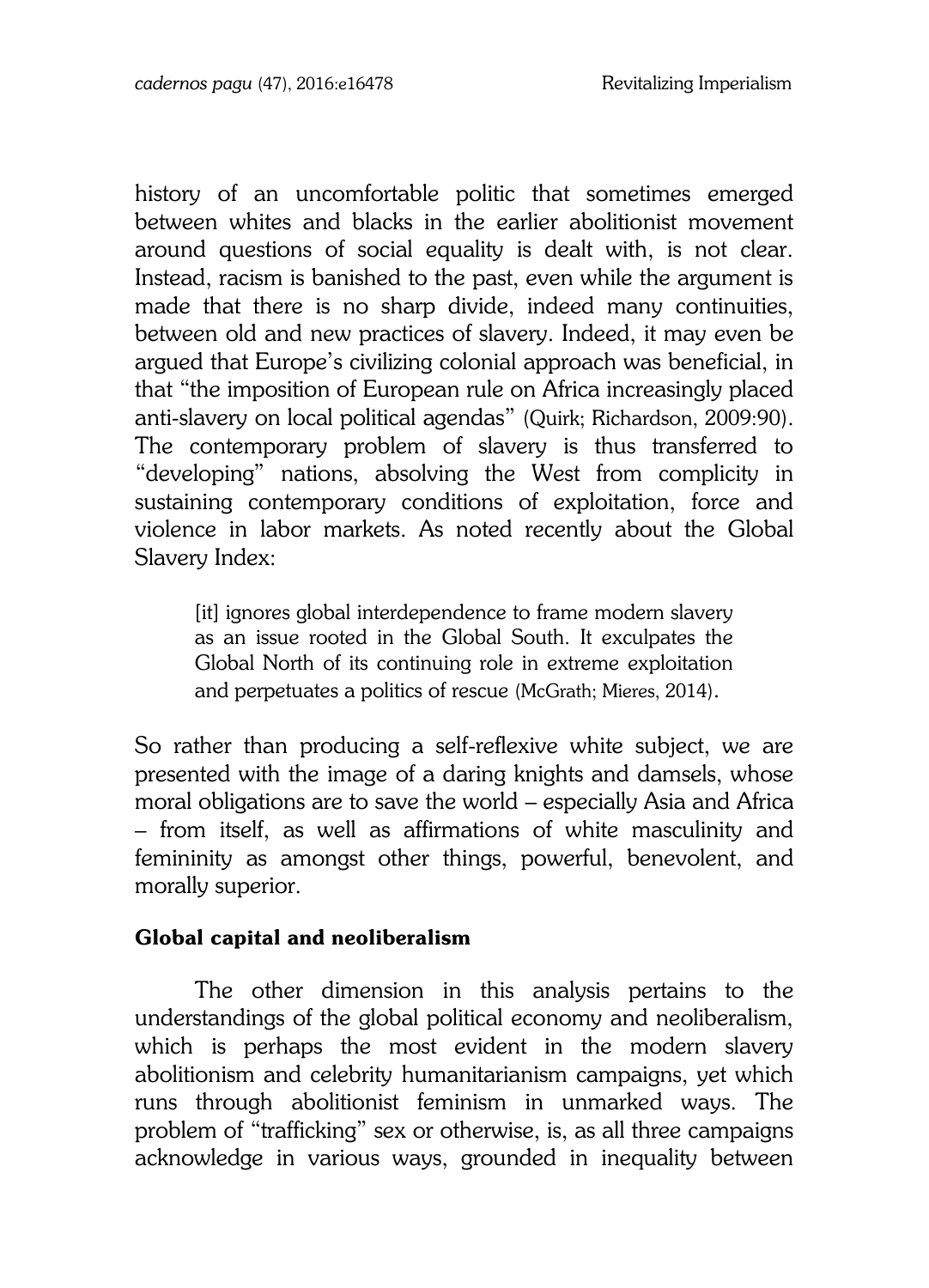"the have's" and "the have not's" as it is the latter – marked by poverty, gender and age – who are vulnerable to force and violence in migration and work. Global capitalism is thus acknowledged as the economic context within which sex trafficking and modern-day slavery occurs, and although believed to create certain problems (such as poverty), is not identified as a problem from which people need to be freed. Rather a neoliberal understanding of the political economy is upheld that takes capitalist free enterprise, individual liberty, and private ownership as essential to human freedom (Harvey, 2014:204-5). With such an approach, individuals – traffickers, criminals, clients, pimps, corrupt immigration officers or policewomen or men, or greedy businesspeople - specific "bad" corporations and companies that violate labour laws and codes of conduct, or isolated national governments that oppose western hegemony (such as Cuba, South Korea, Syria, Venezuela, Zimbabwe, etc.), are classified as the problem. "Deviants" to the contemporary global order and political economy thus are singled out, and the task of the antitrafficking campaigners is to introduce more regulations in order to bring these "rogues" into compliance with dominant (western, capitalist), hegemonic standards and values. The US TIP report, for example, targets countries through its annual assessment, the Polaris Project targets individual states in the US, the Walk Free Foundation emphasizes businesses and industries, and CATW focusses on individual men – clients and pimps. The results are more laws and the criminalization of greater areas of human life and an intensification of policing and surveillance, including more prosecutions, detentions and incarcerations. Yet this leaves intact the greater system that lies at the bottom of things, as Emma Goldman pointed out over a century ago, and indeed, capitalism is not only left untroubled, but given a boost. One of the strategies then, to end modern slavery, is by "raising unprecedented levels of capital to drive change" as the Walk Free Foundation aims to do, or it is believed that "more capitalism is needed to bring more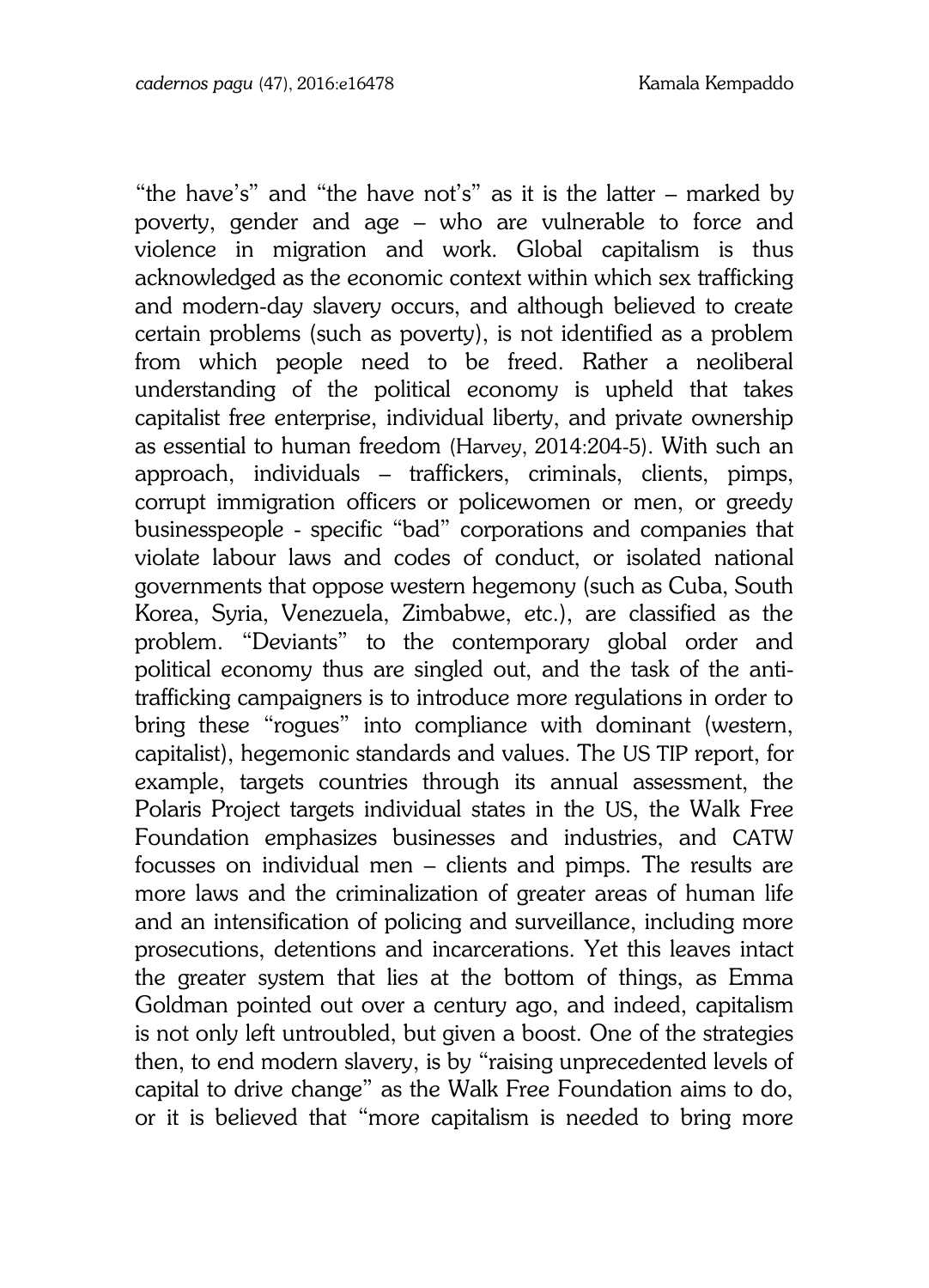people out of poverty, and [that] can also be the most effective tool to bring people out of slavery". <sup>4</sup> Elizabeth Bernstein adds an important comment on this: "the 'freedom' that is advocated by contemporary abolitionists" she writes, embraces neoliberalism and "locates all social harm outside of the institutions of corporate capitalism and the state apparatus. In this way" she continues,

the masculinist institutions of big business, the state and the police are reconfigured as allies and saviors, rather than enemies, of unskilled migrant workers, and the responsibility for slavery is shifted from structural factors and dominant institutions onto individual deviant men (Bernstein, 2007:144, 141).

The focus on the individual – person, corporation or agency – enables claims that the problem can be found in a wide range of incidences, situations and conditions that can affect anyone, anywhere at any time as well as in "every industry and corner of the earth," and causes for the problem are no longer relevant.<sup>5</sup>

But how, might we ask, does the magic bullet of capitalism work when capitalism itself produces the very conditions that the campaigners are seeking to address? Did it not, as Eric Williams argued more than half a century ago, produce slavery, racism and colonialism that caused destruction and underdevelopment in African and Asian societies? And did it not leave the legacies that are still deeply felt today in countries such as Haiti, which are trapped in neocolonial dependencies and debts, as well as in black communities in North America? Can more capitalism undermine or reverse the power and rapaciousness of transnational corporations that pick up and leave industrialized countries with their regulated markets to find the cheapest labour possible, and which use their might to extract relaxations around taxation, laws

j

<sup>4</sup> [http://youtu.be/niZPU4JkHBA.](http://youtu.be/niZPU4JkHBA)

 $5$  See for example, the websites of the Not for Sale campaign and the Global Freedom Network [\[http://www.notforsalecampaign.org/about/](http://www.notforsalecampaign.org/about/) and [http://www.globalfreedomnetwork.org/\]](http://www.globalfreedomnetwork.org/).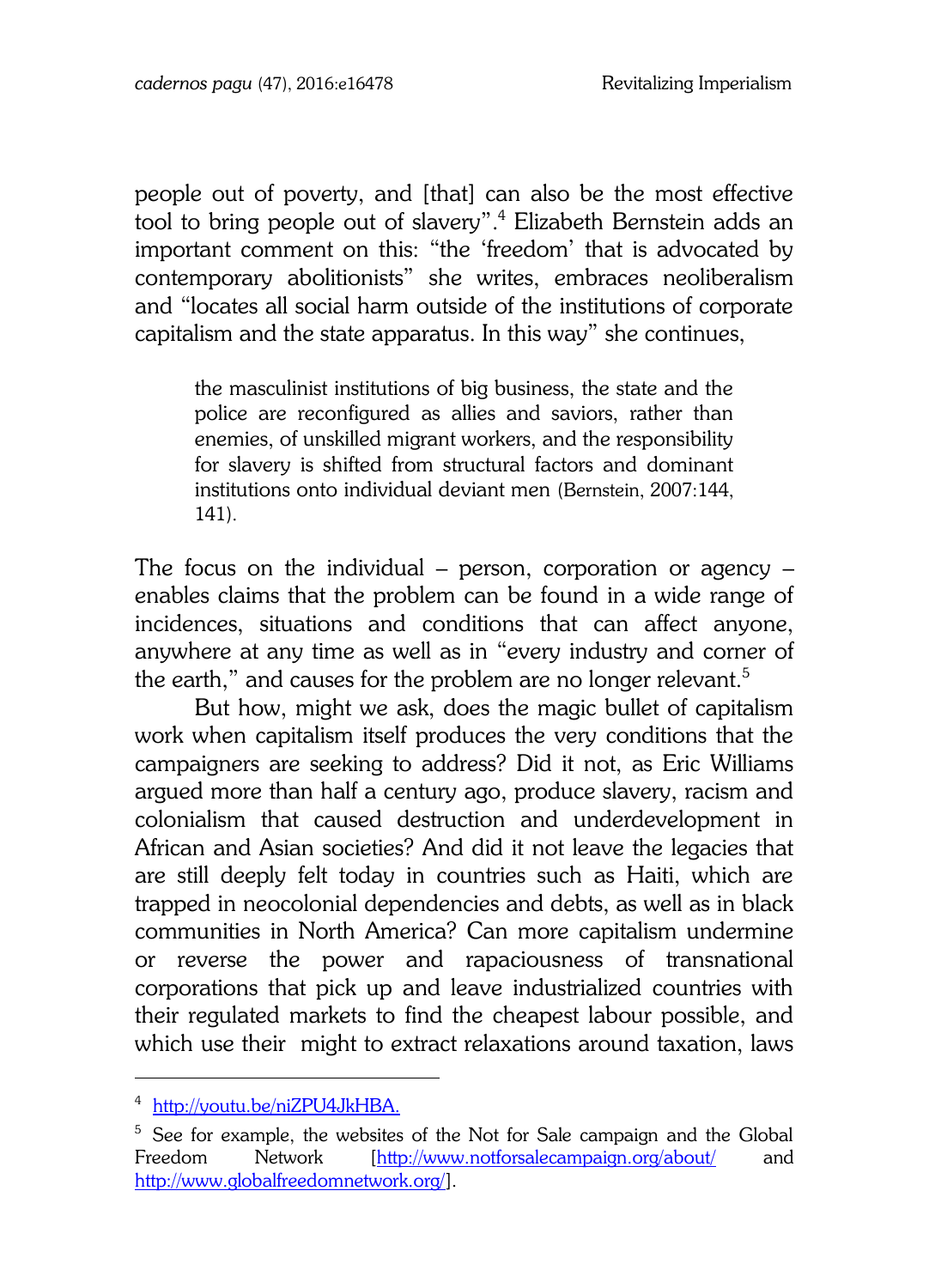and working conditions from the host country, creating slavery-like conditions in the process? Will capitalism alleviate the damage caused by neoliberal free-trade agreements that favor the already wealthy and powerful nations to the detriment of the weaker? Can more capitalism influence the management of financial markets that work to benefit of the banks and their managers, stop the growing privatization of human life and the ecology that supports it, or halt the continuous drive for greater consumption that is necessary for capital accumulation and profit? And, along this vein should we not ask in what way is it possible for the neoliberal state that favors "free trade" and few regulations on the flow of capital, technology and goods, to undo the harms that capitalist exploitation puts in place? Is more capitalism really the panacea to the problem of modern slavery and human trafficking?

It is quite well established that several centuries of globalizing capitalism and (neo)liberal agendas have produced the problems that underpin the concentration of wealth in the hands of a few and the dire circumstances for the world's majority. David McNally reminds us of the vampire qualities of capitalism when he writes "the essence of capitalist monstrosity is its transformation of human flesh and blood into raw materials for the manic machinery of accumulation" (2012:115). Many people, he argues, are not just harmed, but mangled and worked to death, and indeed, this has been chronicled from European colonialism and slavery, through the industrial revolution in the western world, and into globalized modernity. It becomes evident through, for example, the 2015 Credit Suisse Global Wealth Report, which points out that "While the bottom half of adults collectively own less than 1% of total wealth, the richest decile holds 87.7% of assets, and the top percentile alone accounts for half of total household wealth" (Credit Suisse, 2015:11). This working of capitalism produces, as Kapoor drawing heavily on the work of Slavoj Zizeck foregrounds in his analysis, a social and economic apartheid between the haves and the have nots – the Included and Excluded. Unsurprisingly, many of the benefits and privileges – including economic, psychic and racial – accrue to those already in the ranks of the Included.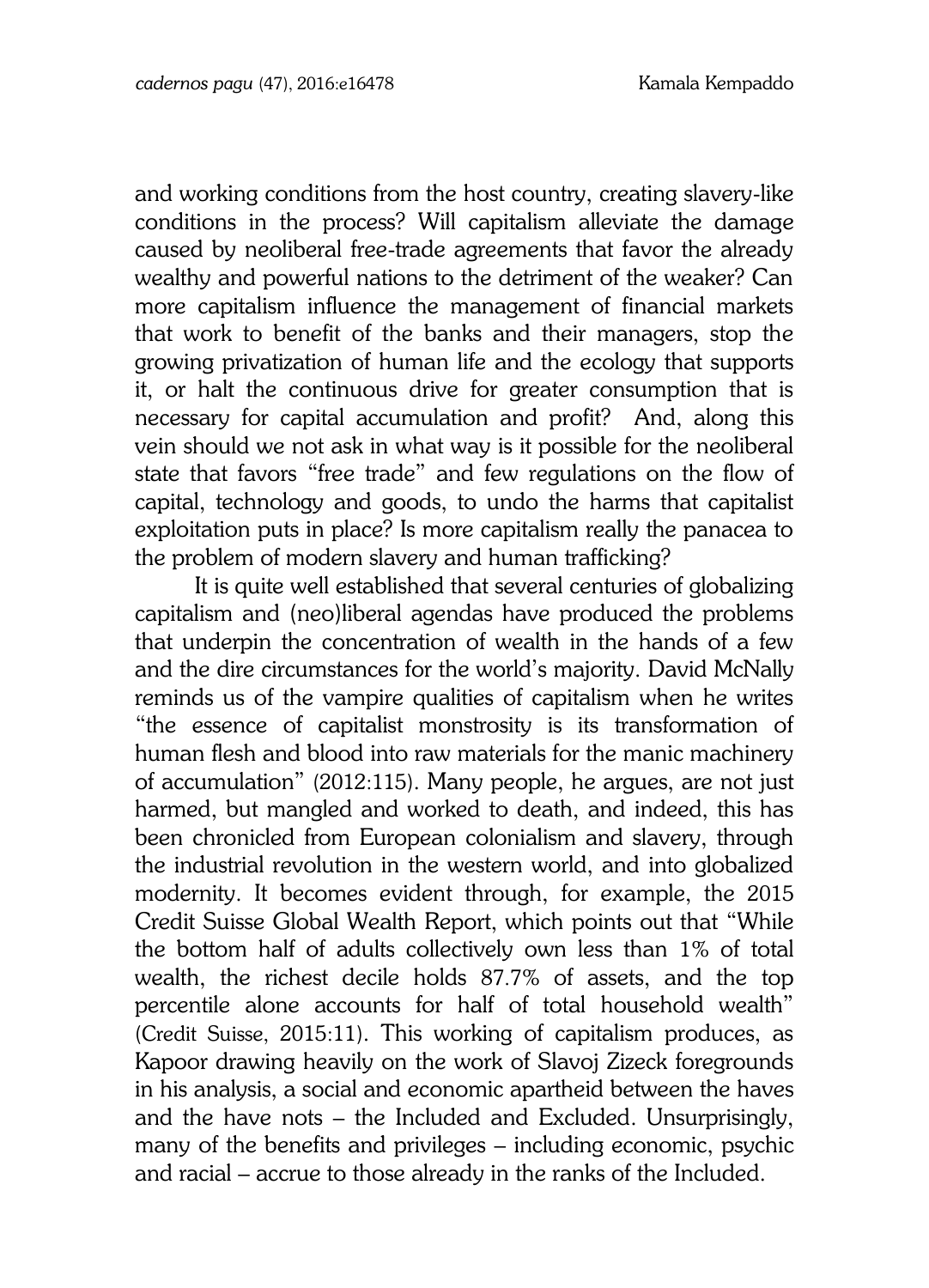When brought into conversation with the growing evidence of large numbers of people trapped in "modern-day and sexual slavery" we see a correlation between a rise in forced labour in sex and other industries and the ongoing accumulation of immense wealth by a few – that the one is happening at the expense of the Other. And in light of such a correlation, we must ask whether a system that generates such inequality, servitude and exploitation can be used to fix the problem. What is called among philanthropists such as Gates, as the "big bang approach" - of injecting millions of dollars into poor communities, a la Jeffrey Sach's Millennium Villages Project in Africa - is open to close scrutiny and a great deal of skepticism. Charity is not, as Vanity Fair's journalist Nina Munk discovered after following the Sachs project for six years, the same as sustainable economic development (Munck, 2014), but it does do the work of propelling the CEOs into the limelight and of alleviating some of the guilt and anxiety amongst the elite whose grotesque wealth is accumulated off the sweat and blood of millions of others. Kapoor also concludes that the charity work of celebrities while perhaps bringing media attention to humanitarian crises, is implicated in both the (re)production of western nations as sites of benevolence and generosity, - in the celebration of the "great nations" of the world - and in unquestioningly promoting capitalism by virtue of being tied to the corporate world through their professional work, earning some of the highest incomes globally, and profiting from their brand-image (Kapoor, 2013:29). They avoid, he documents in his book, confronting the corporate power they so profit from. Celebrity humanitarianism, as well as modern anti-slavery and abolitionist feminism by virtue of their lack of critique or attention to the global political economy, settles only on "an outward violence that is symptomatic of an underlying structural violence, which the spectacle conveniently obscures" and in failing to tackle the broader politics of inequality while naturalizing neoliberal capitalism as caring and humanitarian, the campaigns work to depoliticize the global economy (Kapoor, 2013:115).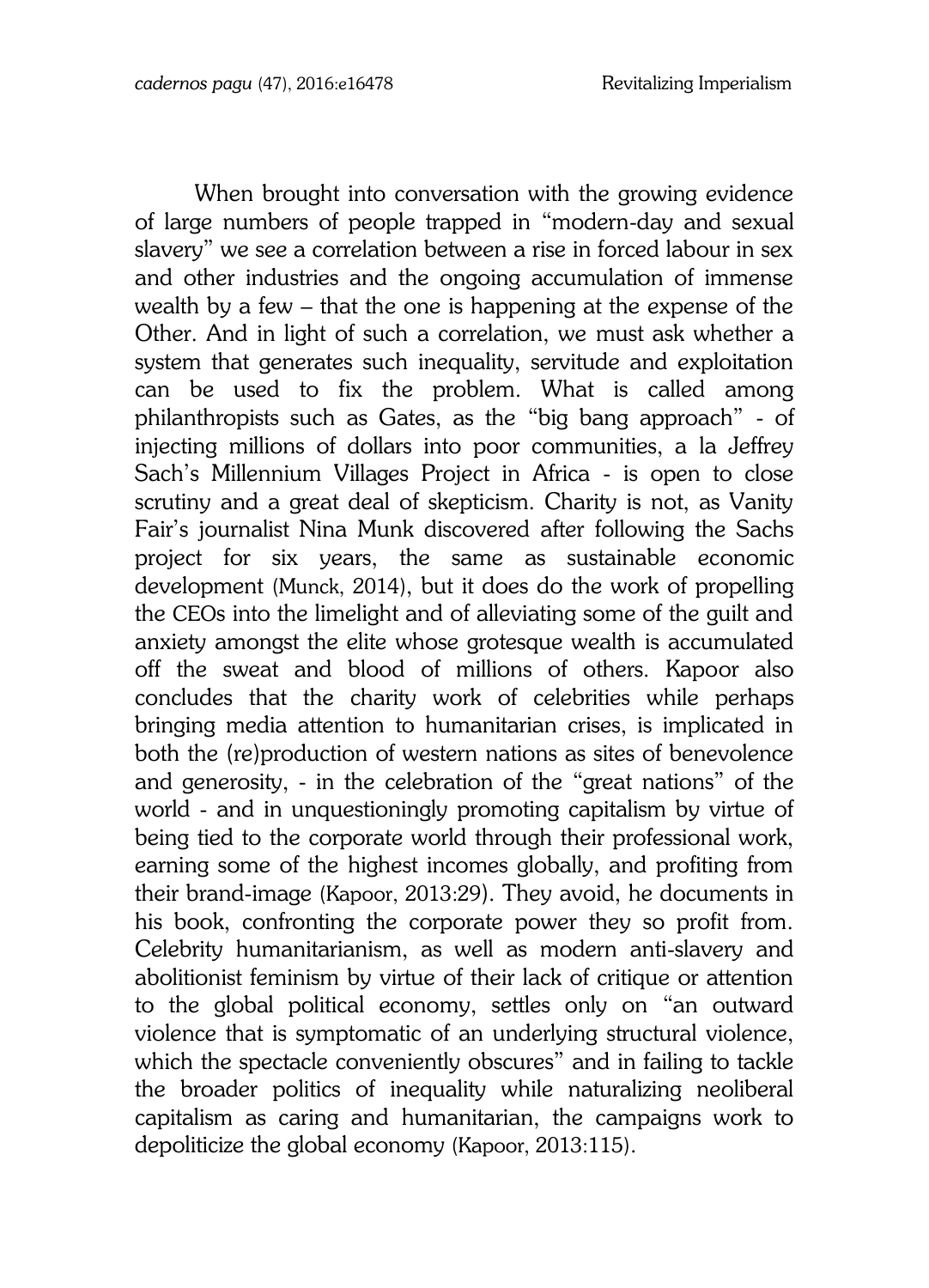## **Conclusion**

Combining the three contemporary campaigns – modern antislavery, abolitionist feminism and celebrity humanitarianism – we see a neoliberal white chivalrous crusade across the world, born of a moral sense of goodness that shores up the power and subjectivity of the North, with the "developing" Global South and East as the dumping grounds for helping imperatives involving rescue and charity. They have little effect on the causes of the problem, and the subjectivity and humanity of the Other is secondary. Moreover, there is a notable lack of engagement with other perspectives and experiences, especially those of women from the Global South and the "subaltern" (Ho, 2005; Kapur, 2010). In the outpouring of outrage, condemnation and claims to human rights that reverberates through the campaigns, the marginalized, racialized, debt-bonded, and the poor are spoken for and represented, but rarely are they positioned as authorities on human trafficking and slavery or as voices in their own right. The work of counter campaigns and organizations as exemplified by the GAATW located in the Global South is easily eclipsed, and the non-western/ migrant/sex working 'victim' becomes the ground for competing abolitionist, feminist and humanitarian claims, pushed aside by not only the depoliticized neoliberal master narratives but also the racialised, neoimperial gaze. The dominant human trafficking/modern-day slavery discourse thus operates through several registers and through a number of prominent and eyecatching campaigns, absenting the major causes of the problem of unfettered exploitation of human labour and bodies today. It produces epistemic, political and material boundaries between those who are viewed as victims and those defined as the saviors, between those who "know" and those who are deemed incapable of knowing, between those who theorize and those who experience, between those who have wealth and those who do not, while bolstering the image of a compassionate, benevolent west. With no effect on the causes of the problem and, indeed,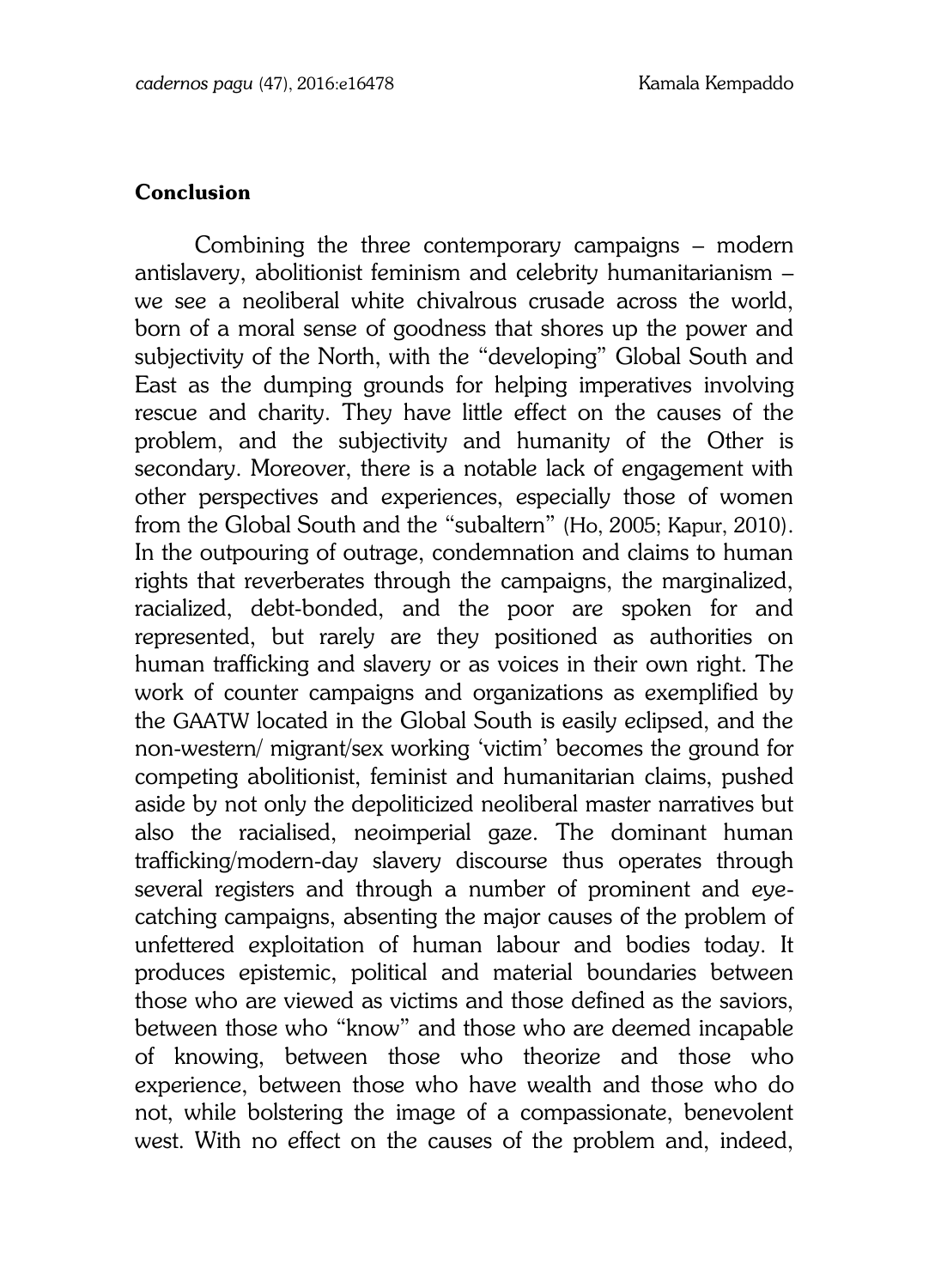advocating more neoliberal regulation and a stronger form of capitalism, imperialism gains a new life.

## **References**

- AGUSTIN, L. M. *Sex at the Margins: Migration, Labour Markets and the Rescue Industry*. London; New York, Zed books, 2007.
- AGUSTIN, L. The Soft Side of Imperialism. *Counter Punch,* 2012 [Retrieved from [http://www.counterpunch.org/2012/01/25/the-soft](http://www.counterpunch.org/2012/01/25/the-soft-side-of-imperialism/)[side-of-imperialism/\]](http://www.counterpunch.org/2012/01/25/the-soft-side-of-imperialism/).
- AHMED, A. Think Again: Prostitution. *Foreign Policy,* 2014 [\[http://foreignpolicy.com/2014/01/19/think-again-prostitution/\]](http://foreignpolicy.com/2014/01/19/think-again-prostitution/).
- AHMED, S. *Strange Encounters: Embodied Others in Post-Coloniality*. Londres, Routledge, 2000.
- ANDERSON, B.; SHARMA, N.; WRIGHT, C. Editorial: Why No Borders? *Refuge: Canada's Periodical on Refugees*, 26(2), 2009, pp.5-18.
- BAHADUR, G. *Coolie Woman: The Odyssey of Indenture.* University of Chicago Press, 2014.
- BALES, K. *Disposable People: New Slavery in the Global Economy*. Berkeley/Los Angeles, University of California Press, 1999.
- BERNSTEIN, E. The Sexual Politics of the "New Abolitionism". *Differences: A Journal of Feminist Cultural Studies,* 18(3), 2007, pp.128-151.
- BERNSTEIN, E. Militarized Humanitarianism Meets Carceral Feminism: The Politics of Sex, Rights, and Freedom in Contemporary Antitrafficking Campaigns. *Signs*, 2010, pp.45-71.
- CHUANG, J. Exploitation Creep and the Unmaking of Human Trafficking Law. American University, WCL Research Paper: American University-Washington College of Law, 2013.
- CREDIT Suisse. Global Wealth Report. Switzerland: Credit Suisse Research Institute, 2015 [\[https://publications.credit](https://publications.credit-suisse.com/tasks/render/file/?fileID=F2425415-DCA7-80B8-EAD989AF9341D47E)[suisse.com/tasks/render/file/?fileID=F2425415-DCA7-80B8-](https://publications.credit-suisse.com/tasks/render/file/?fileID=F2425415-DCA7-80B8-EAD989AF9341D47E) [EAD989AF9341D47E](https://publications.credit-suisse.com/tasks/render/file/?fileID=F2425415-DCA7-80B8-EAD989AF9341D47E)].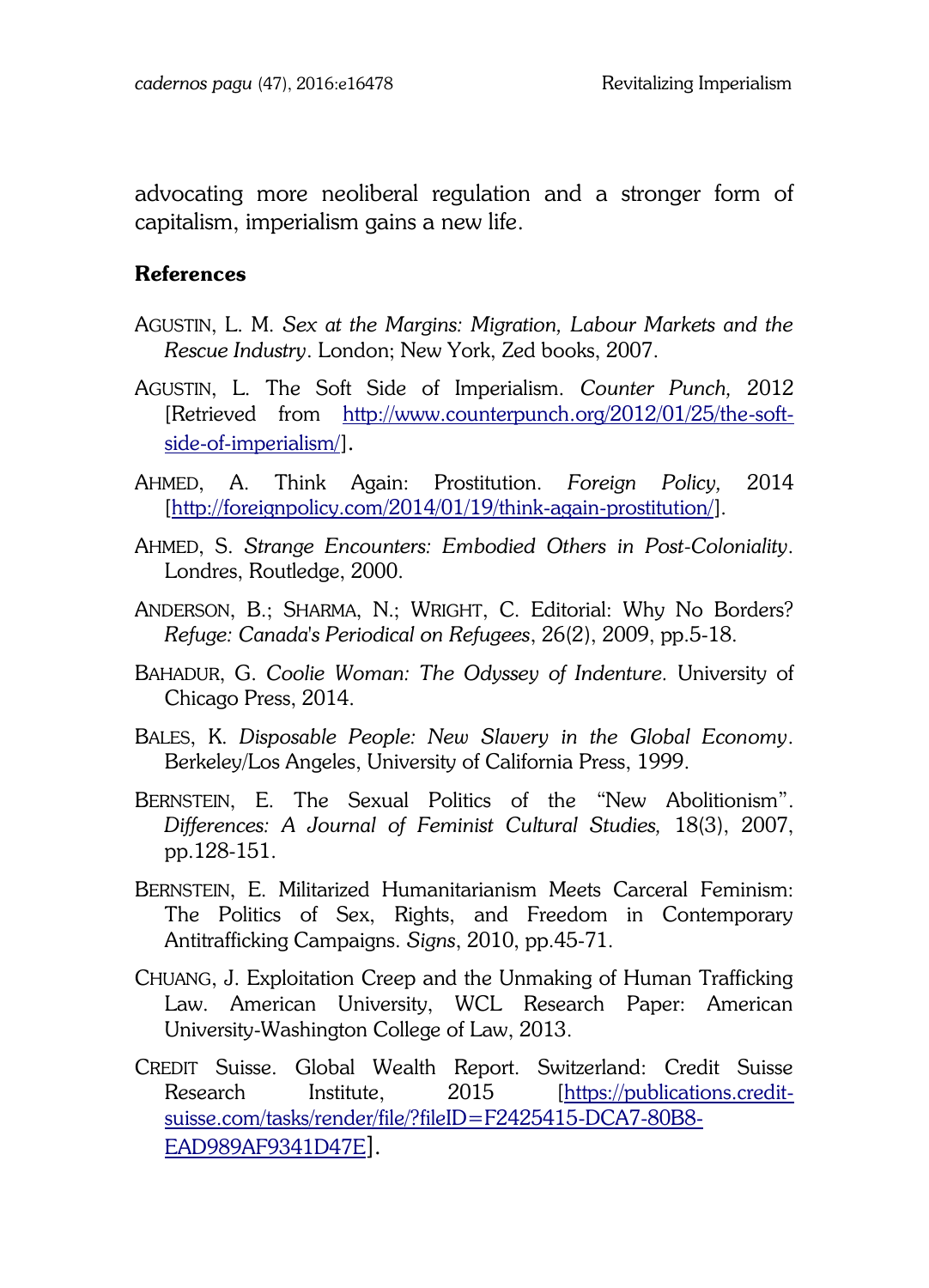- DOEZEMA, J. Loose Woman or Lost Women? The Re-emergence of the Myth of White Slavery in Contemporary Discourse of Trafficking in Women. *Gender Issues,* 18(1), 1999, pp.23-50.
- GAATW (Ed.). *Collateral Damage: The Impact of Anti-Trafficking Measures on Human Rights around the World*. Bangkok, Global Alliance Against Traffic in Women, 2007.
- GOLDMAN, E. The Trafficking in Women. In: GOLDMAN, E. (ed.) *Anarchism and Other Essays.* Novares, Dover Publications, 1969 [1911].
- HARVEY, D. *Seventeen Contradictions and the End of Capitalism*. New York, Oxford University Press, 2014.
- HAYNES, D. F. The Celebritization of Human Trafficking. *The Annals of the American Academy of Political and Social Science,* 653, 2014, pp.25-45.
- HERON, B. *Desire for Development: Whiteness, Gender and the Helping Imperative*. Waterloo, Wilfred Laurier University Press, 2007.
- HO, J. From Anti-trafficking to Social Discipline: Or, the Changing Role of "Women's" NGOs in Taiwan. In: KEMPADOO, K. (Ed.) *Trafficking and Prostitution Reconsidered: New Perspectives on Migration, Sex Work and Rights.* Boulder, Paradigm, 2005, pp.83-106.
- hooks, b. *Black Looks: Race and Representation.* Boston, South End Press, 1992.
- HYNES, H. P.; RAYMOND, J. Put in Harm's Way: The Neglected Health Consequences of Sex Trafficking in the United States. In: SILLIMAN, J.; BHATTACHARJEE, A. (Eds.) *Policing the National Body: Race, Gender and Criminalization*. Cambridge, Mass, South End Press, 2002, pp.197-230.
- KAPOOR, I. *Celebrity Humanitarianism: The Ideology of Global Charity*. Abingdon, New York, Routledge, 2013.
- KAPUR, R. *Makeshift Migrants and Law: Gender, Belonging, and Postcolonial Anxieties*. Londres, Routledge/Nova Iorque, Taylor & Francis Group, 2010.